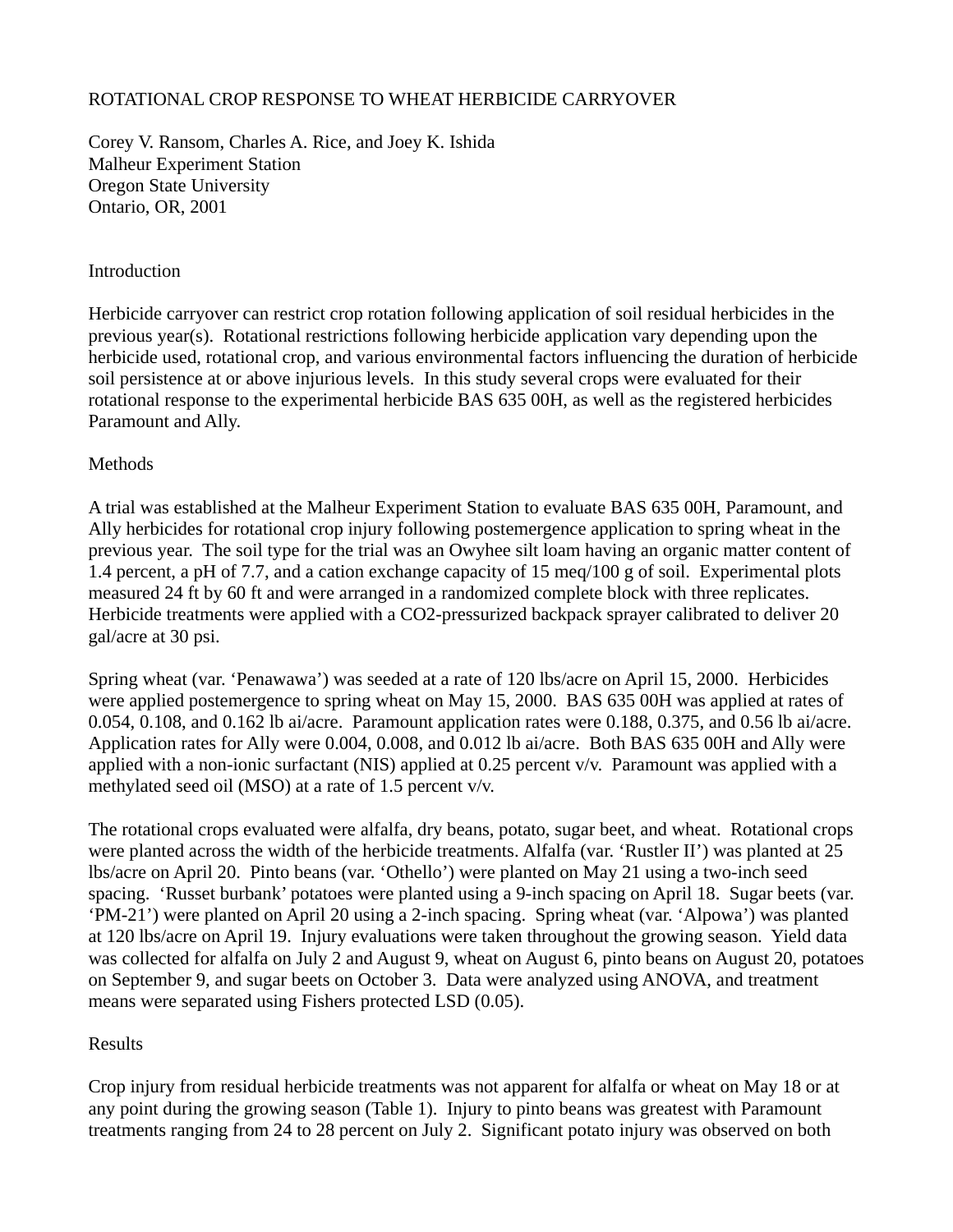May 22 and July 2 in plots treated with Paramount. Injury in these plots ranged from 21 to 45 percent. Paramount injury to both dry beans and potatoes was characterized by growth regulator-type injury such as leaf crinkling and leaf cupping. On May 18, sugar beet injury was apparent in all treated plots and ranged from 9 to 56 percent. The greatest sugar beet injury was in plots treated with BAS 635 00H (0.162 lb ai/acre), and those treated with Ally at both 0.008 and 0.012 lb ai/acre. BAS 635 00H (0.162 lb ai/acre) injured sugar beets 37 and 24 percent on May 18 and July 2, respectively. BAS 635 00H applied at 0.162 lb ai/acre produced significantly greater injury than when applied at 0.054 lb ai/acre. Ally applied at 0.012 and 0.008 lb ai/acre injured sugar beets 26 and 28 percent greater on May 18 and 20 and 22 percent greater on July 2 than Ally applied at 0.004 lb ai/acre. On July 2, Paramount applied at 0.375 lb ai/acre was the only Paramount treatment that produced injury significantly greater than the untreated check.

There were no differences in yield among treatments for alfalfa, spring wheat, and pinto beans (Table 2). None of the herbicide treatments significantly reduced potato yields compared to the untreated check. Despite potato injury from Paramount soil residual activity, only Paramount applied at 0.375 lb ai/acre provided potato yields lower than the untreated check. Potato yields in plots treated with Ally were from 109 to 125 percent of the untreated check. In plots treated with BAS 665 00H potato yields ranged from 116 to 126 percent of the untreated yield. Overall, sugar beet yields were lower in plots treated with Ally. Yields were 87, 84, and 75 percent of the untreated check for Ally applied at 0.004, 0.008, and 0.012 lb ai/acre, respectively. Sugar beet yields with BAS 635 00H were 92 to 99 percent of the untreated and yields with Paramount were 97 to 102 percent of the untreated check.

|                                     |                      | Rotational crop injury† |                  |                  |                  |                  |            |                  |  |
|-------------------------------------|----------------------|-------------------------|------------------|------------------|------------------|------------------|------------|------------------|--|
|                                     |                      | Alfalfa                 | Wheat            | Dry<br>bean      | Potato           |                  | Sugar beet |                  |  |
| Treatment*                          | Rate                 | $5 - 18$                | $5 - 18$         | $7 - 2$          | $5 - 22$         | $7 - 2$          | $5 - 18$   | $7 - 2$          |  |
|                                     | Ib ai/acre           |                         |                  |                  |                  |                  |            |                  |  |
| BAS 635 00H + NIS                   | $0.054 + 0.25\%$ v/v | $\Omega$                | $\boldsymbol{0}$ | $\overline{2}$   | $\boldsymbol{0}$ | $\boldsymbol{0}$ | 9          | $\boldsymbol{0}$ |  |
| BAS 635 00H + NIS 0.108 + 0.25% v/v |                      | $\Omega$                | $\overline{0}$   | $\boldsymbol{0}$ | $\mathbf{0}$     | $\boldsymbol{0}$ | 24         | 8                |  |
| BAS 635 00H + NIS                   | $0.162 + 0.25\%$ v/v | $\Omega$                | $\boldsymbol{0}$ | $\overline{2}$   | $\boldsymbol{0}$ | $\boldsymbol{0}$ | 37         | 24               |  |
| Paramount + MSO                     | $0.188 + 1.5\%$ v/v  | $\Omega$                | $\overline{0}$   | 28               | 21               | 22               | 13         | 10               |  |
| Paramount + MSO                     | $0.375 + 1.5\%$ v/v  | $\Omega$                | $\overline{0}$   | 24               | 37               | 28               | 17         | 20               |  |
| Paramount + MSO                     | $0.56 + 1.5\%$ v/v   | $\overline{0}$          | $\overline{0}$   | 25               | 45               | 35               | 14         | 13               |  |
| $\mathsf{Ally} + \mathsf{NIS}$      | $0.004 + 0.25\%$ v/v | $\theta$                | $\boldsymbol{0}$ | 7                | $\boldsymbol{0}$ | $\boldsymbol{0}$ | 28         | 20               |  |

Table 1. Rotational crop injury with BAS 635 00H, Paramount, and Ally, Malheur Experiment Station, Oregon State University, Ontario, OR, 2001.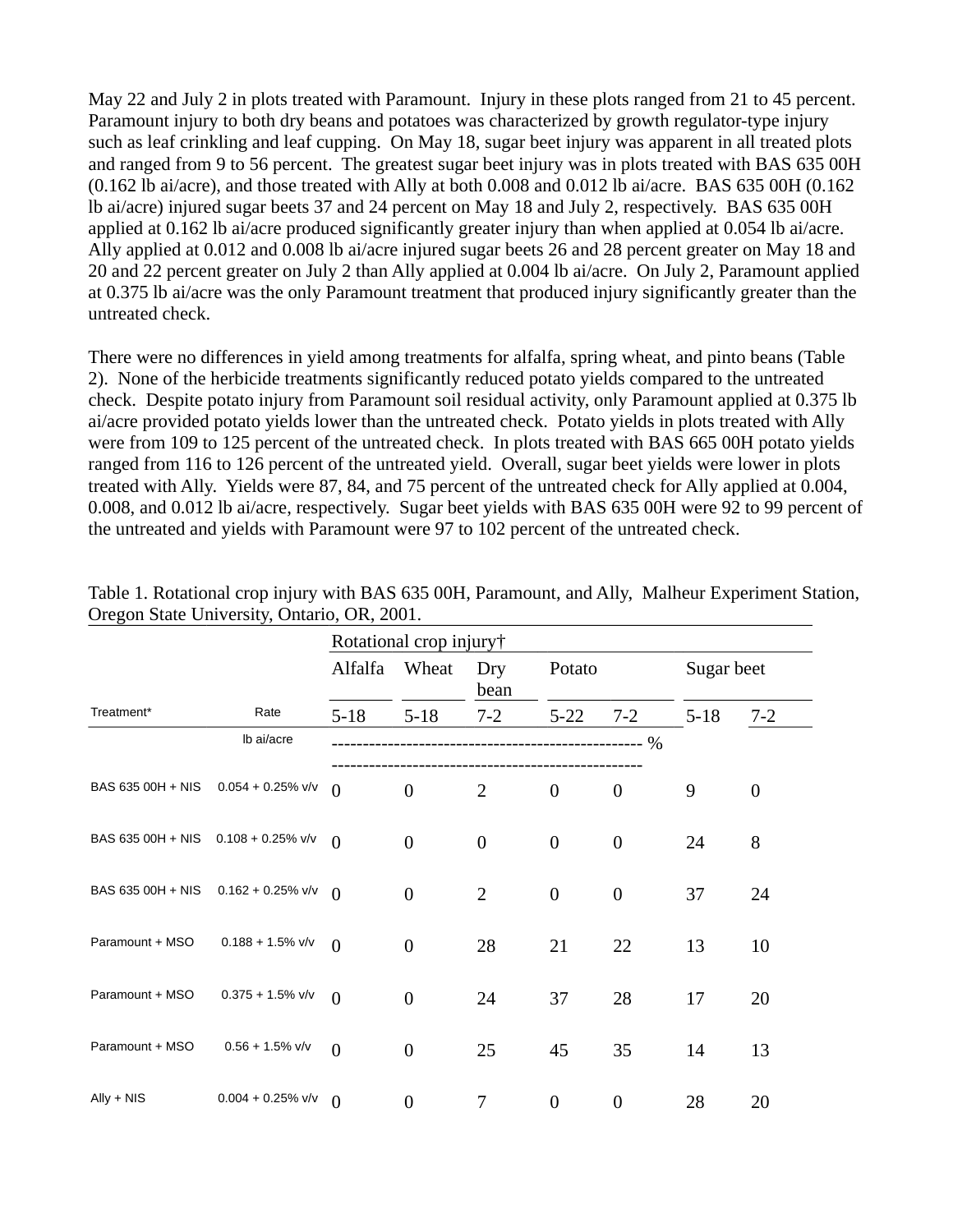| $\mathsf{Ally} + \mathsf{NIS}$ | $0.008 + 0.25\%$ v/v     | $\Omega$         | $\overline{0}$ | 3                | $\overline{0}$ | $\theta$         | 56       | 42 |
|--------------------------------|--------------------------|------------------|----------------|------------------|----------------|------------------|----------|----|
| $\mathsf{Ally} + \mathsf{NIS}$ | $0.012 + 0.25\%$ v/v     | $\theta$         | $\overline{0}$ | 7                | 2              | $\boldsymbol{0}$ | 54       | 40 |
| Untreated                      | $\overline{\phantom{m}}$ | $\boldsymbol{0}$ | $\overline{0}$ | $\boldsymbol{0}$ | $\overline{0}$ | $\bf{0}$         | $\theta$ | 8  |
| LSD (0.05)                     |                          | <b>NS</b>        | <b>NS</b>      | 10               | 25             | 16               | 22       | 19 |

\*Treatments were applied to wheat on May 15, 2000.

†Crop injury was based on visual evaluations using a scale from 0 percent (no injury) to 100 percent (plant death).

Table 2. Rotational crop yield as a percent of the untreated with BAS 635 00H, Paramount, and Ally, Malheur Experiment Station, Oregon State University, Ontario, OR, 2001.

|                                     |                                     | Rotational crop yield†                               |       |       |         |               |          |  |  |
|-------------------------------------|-------------------------------------|------------------------------------------------------|-------|-------|---------|---------------|----------|--|--|
| Treatment*                          |                                     | Alfalfa‡<br>(fresh wt)                               |       | Wheat | Potato  | Sugar<br>beet | Dry bean |  |  |
|                                     | Rate                                | $7 - 2$                                              | $8-9$ | $8-6$ | $9 - 4$ | $10-3$        | $8 - 20$ |  |  |
|                                     | Ib ai/acre                          | ------------------------------------ % of untreated§ |       |       |         |               |          |  |  |
| BAS 635 00H + NIS 0.054 + 0.25% v/v |                                     | 89                                                   | 97    | 109   | 126     | 99            | 78       |  |  |
| BAS 635 00H + NIS 0.108 + 0.25% v/v |                                     | 98                                                   | 95    | 116   | 126     | 96            | 79       |  |  |
|                                     | BAS 635 00H + NIS 0.162 + 0.25% v/v | 92                                                   | 96    | 115   | 116     | 92            | 85       |  |  |
| Paramount + MSO                     | $0.188 + 1.5\%$ v/v                 | 102                                                  | 97    | 119   | 124     | 102           | 72       |  |  |
| Paramount + MSO                     | $0.375 + 1.5\%$ v/v                 | 109                                                  | 99    | 127   | 94      | 97            | 99       |  |  |
| Paramount + MSO                     | $0.56 + 1.5\%$ v/v                  | 98                                                   | 96    | 131   | 104     | 101           | 100      |  |  |
| $\mathsf{Ally} + \mathsf{NIS}$      | $0.004 + 0.25\%$ v/v                | 119                                                  | 93    | 123   | 109     | 87            | 103      |  |  |
| $\mathsf{Ally} + \mathsf{NIS}$      | $0.008 + 0.25\%$ v/v                | 97                                                   | 94    | 113   | 119     | 84            | 73       |  |  |
| $\mathsf{Ally} + \mathsf{NIS}$      | $0.012 + 0.25\%$ v/v                | 117                                                  | 89    | 107   | 125     | 75            | 104      |  |  |
| Untreated                           |                                     | 100                                                  | 100   | 100   | 100     | 100           | 100      |  |  |